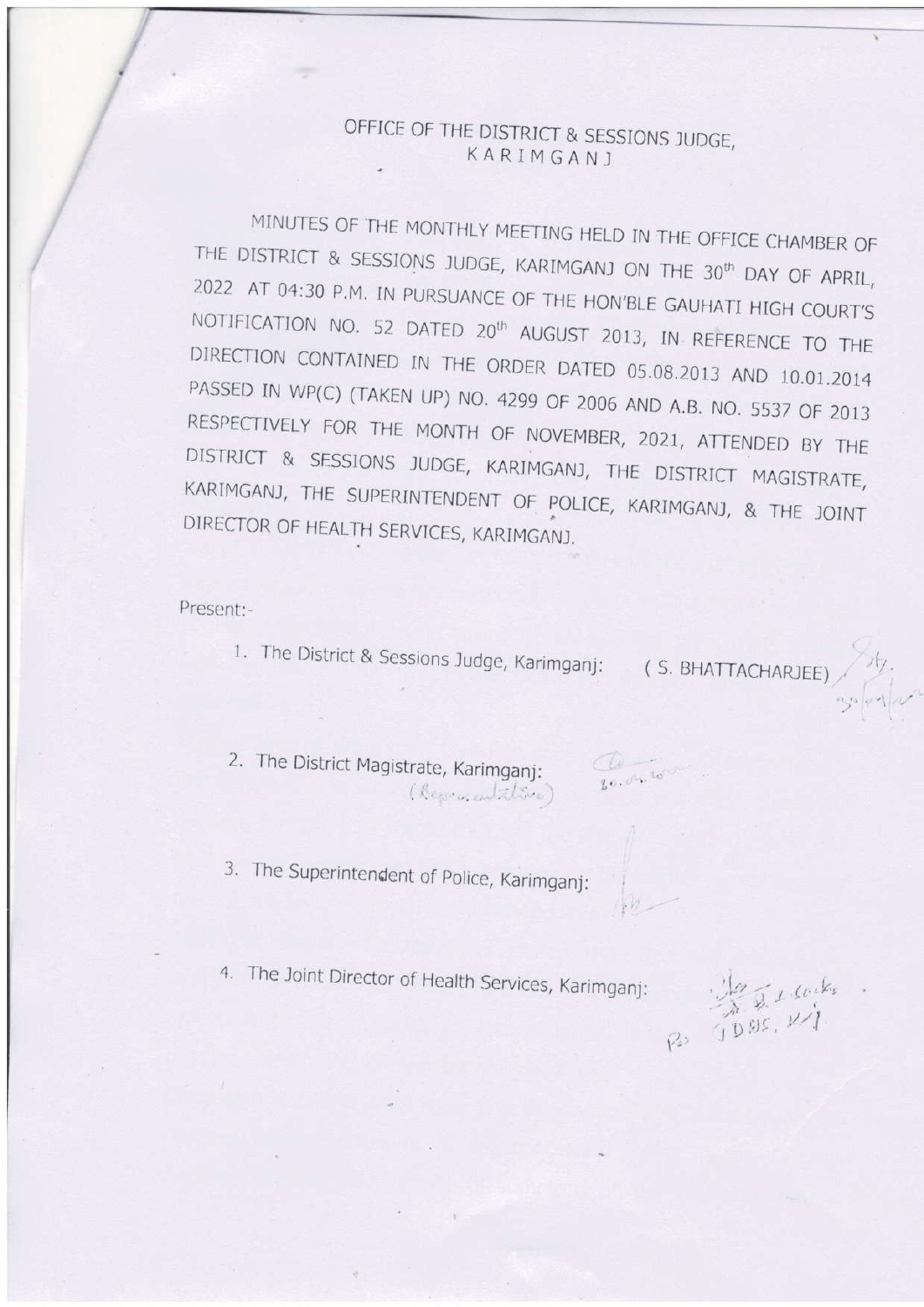## Minutes

I

The meeting is attended by Smt. Suchandra Bhattacharjee, District and Sessions Judge, Karimganj, Sri padnabha Barua, Superintendent of Police, Karimganj, Sri Rintu Boro, ADC, Karimganj, on behalf of the, Deputy Commissioner, Karimganj, and Sri B.C Sarkar, Superintendent Karimganj Civil Hospital, Karimganj on behalf of the Joint Director Health Services, Karimganj.

The discussion is held regarding the implementation of recent amendment in Gauhati High Court Criminal Rules and Orders in Chapter 12, (Investigation), in respect of Medico Legal Report/ Post Mortem Report, as per which all such reports shall contain a printed format of the human body, having frontal and rear view on its reverse and injuries, if any, has to be indicated on such sketch, as per Appendix - 15.

Superintendent Karimganj Civil Hospital, Karimganj stated that he is not aware of the amended rules and as such not clear about the relevant format. It is stated that still the relevant medical report and post mortem reports are being prepared in the carlier format as they are not still furnished with the amended format.

Additional Deputy Commissioner stated that he shall ensure the provision of amended format, without any delay and the relevant reports being submitted as per the amended format, thereby ensure the due compliance, of relevant amended rules.

Discussion is further held regarding the considerable numbers of old pending criminal cascs in all the concerned courts in this District Judiciary, due to non- service of summons on the witnesses timely